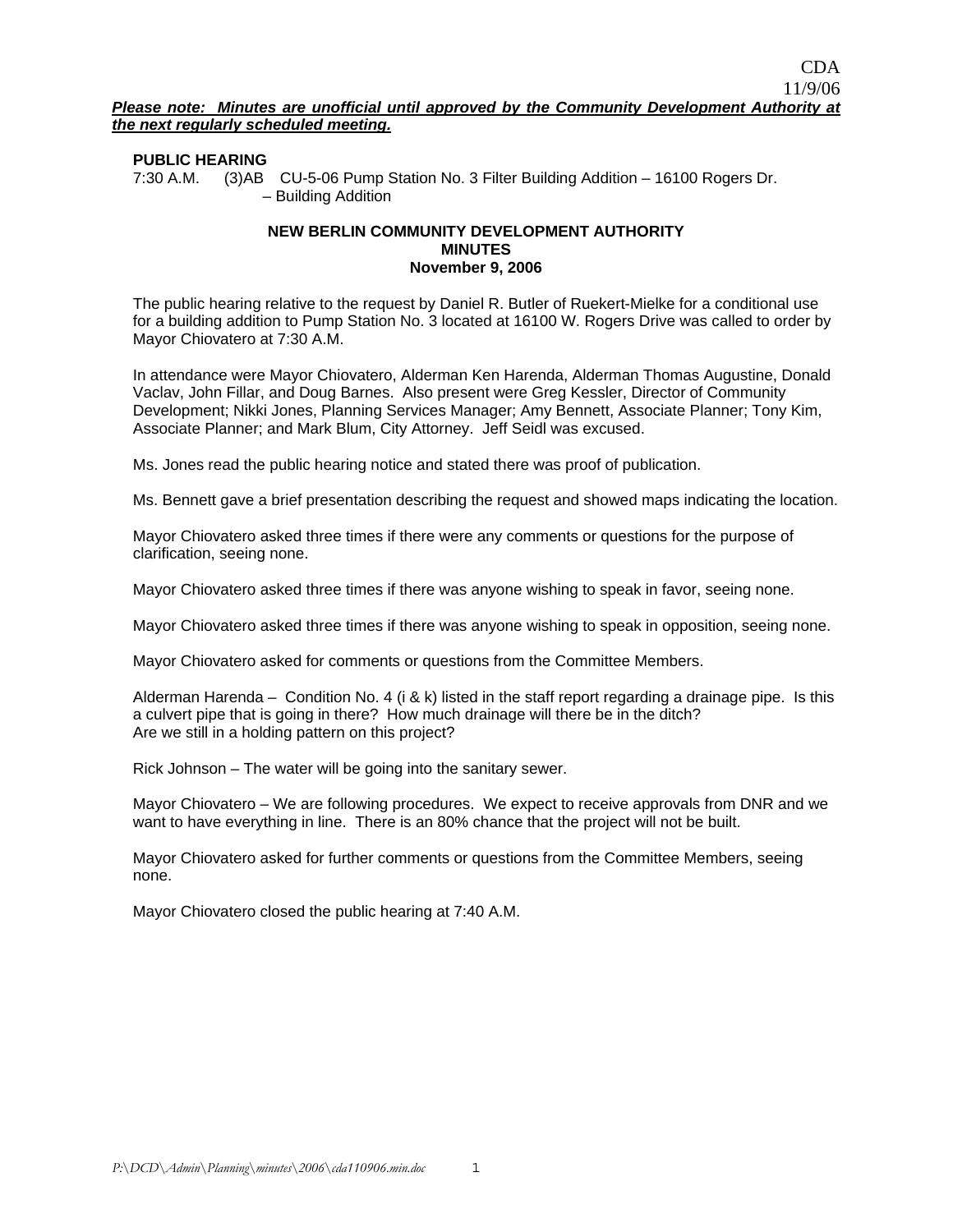#### **PUBLIC HEARING**

7:31 A.M (3)AK/NJ CU-7-06 Central Bark Doggy Day Care, 2105 S. 170<sup>th</sup> Street - Dog day care, boarding services, grooming, specialty boutique for dogs, and training.

# **NEW BERLIN COMMUNITY DEVELOPMENT AUTHORITY MINUTES November 9, 2006**

The public hearing relative to the request by Katie Raschka for a conditional use for a doggy day care located at 2105 S. 170<sup>th</sup> Street was called to order by Mayor Chiovatero at 7:40 A.M.

In attendance were Mayor Chiovatero, Alderman Ken Harenda, Alderman Thomas Augustine, Donald Vaclav, John Fillar, and Doug Barnes. Also present were Greg Kessler, Director of Community Development; Nikki Jones, Planning Services Manager; Amy Bennett, Associate Planner; Tony Kim, Associate Planner; and Mark Blum, City Attorney. Jeff Seidl was excused.

Ms. Jones read the public hearing notice and stated there was proof of publication.

Mr. Kim gave a brief presentation describing the request and showed maps indicating the location.

Mayor Chiovatero asked three times if there were any comments or questions for the purpose of clarification, seeing none.

Mayor Chiovatero asked three times if there was anyone wishing to speak in favor, seeing none.

Mayor Chiovatero asked three times if there was anyone wishing to speak in opposition, seeing none.

Mayor Chiovatero asked for comments or questions from the Committee Members.

Alderman Harenda – I have received calls from within my district regarding barking dogs before, therefore I have a question about the noise. The Plan of Operation states that excessive barking is discouraged and indoor quiet time is enforced. I would like some clarification on this.

Mr. Kim – We went out to the location in Wauwatosa specifically to check on the noise. The noise was minimal. The majority of the dogs were calm and relatively quiet, however, I don't know if that is a normal and every day occurrence.

Jackie Jordon, owner of franchise. – I have been in business for ten years with my Central Bark Doggie Day Care. I have three separate locations throughout the Metro Milwaukee area. All of my centers are in light industrial areas, very similar to this facility. In the ten years that I have been in business, when we first opened one of the facilities in South Milwaukee, which was right across the street from residential property, we had one noise complaint. It was rectified very easily and quickly, and we never had another complaint. Representative Mark Honodel from the South Milwaukee area from whom we leased our building, lived with his family on the property within 100 feet from our facility. He is willing to comment if there are any questions.

It is easy to think that there would be barking. The concept is that the dogs are playing with each other and getting exercise. They are getting an outlet for their extra energy vs. a kennel where dogs are confined and are bored, separated, and in a place they don't know, in which case the only way they can get rid of their extra energy is to bark. A kennel is very, very different from what we do. We have an interactive play group where the dogs play with other dogs, they play with our staff, they may be inside or outside depending on the temperature, but they have an outlet for their energy. I am not going to say they never bark, but when they do it is minimal because it is more in play vs. a bored bark, bark, bark.

Mayor Chiovatero – Just to let the Committee know, dogs get interviewed when going to dog day cares. I have two dogs. One of my dogs made it through the interview, the other one didn't. The reason was that he did not get along well with others. During the entire time we were there, I only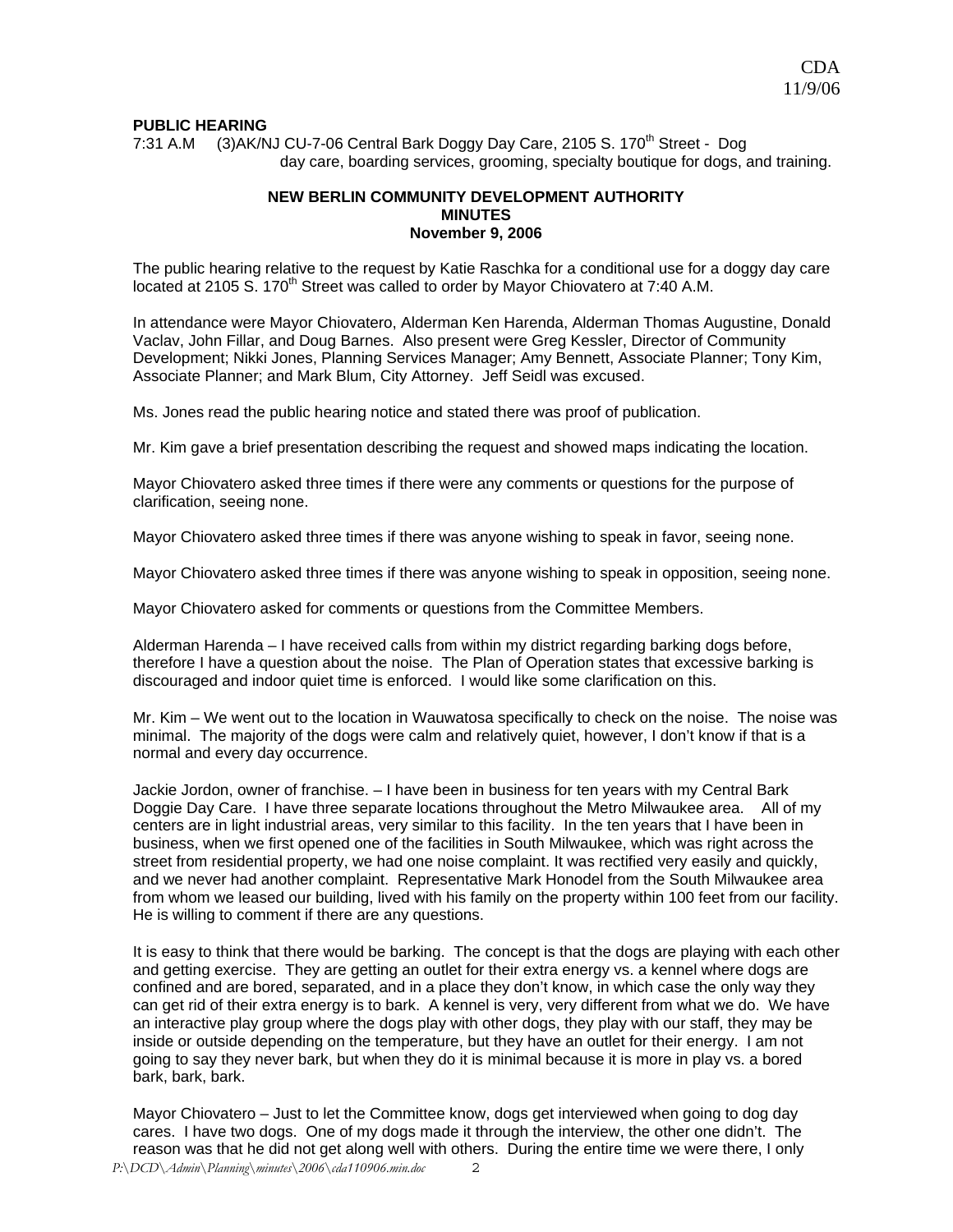heard one dog yip a little.

Alderman Harenda – The Plan of Operation indicates a maximum of 75 dogs. Is that something we would hold them to? What if they wanted more?

Mr. Kim – If they wanted to expand, they would be required to come back and submit an application for a change in use. They would be held to 75 dogs.

Mr. Fillar – Is there a possibility that 75 dogs could be staying overnight?

Ms. Jordon – There is that possibility, but it has never happened in ten years. We only accept dogs for overnight services that are part of our day care program. It is not like a boarding kennel. The maximum that we have ever had overnight in any one facility is 25.

Mr. Fillar – Is there someone there overnight, particularly if you have a lot of dogs, in case there is an emergency.

Ms. Jordon – We do not have 24-hour supervision in any of the facilities in the Metro Milwaukee area. We accept dogs that are typically young and healthy. The biggest thing we are concerned with is a medical condition called bloat, which happens because a dog eats or drinks too much and then runs around and their stomach twists. We are pro-active about this, feeding the dogs early that are staying overnight so that we can watch them for a few hours after their meal, and then they are quiet for the night. Pets that are ill at a veterinary clinic do not have 24-hour supervision. If they need 24-hour supervision, they need to go to an emergency center where they are staffed. We have security systems; smoke, heat, fire, carbon monoxide place.

Mr. Fillar – If this is going to turn into an overnight stay for a substantial number of dogs, you may want to consider someone being there to monitor the condition of the dogs overnight.

Ms. Jordon – Is this a requirement here for veterinary clinics?

Mr. Fillar – I don't know, but I don't think they keep that many dogs. I am concerned about the 75 limit. Perhaps we should have a condition placed on this business to limit the number of dogs that can stay overnight without some attention or someone checking on them.

Mayor Chiovatero asked for further comments or questions from the Committee Members, seeing none.

Mayor Chiovatero closed the public hearing at 7:50 A. M.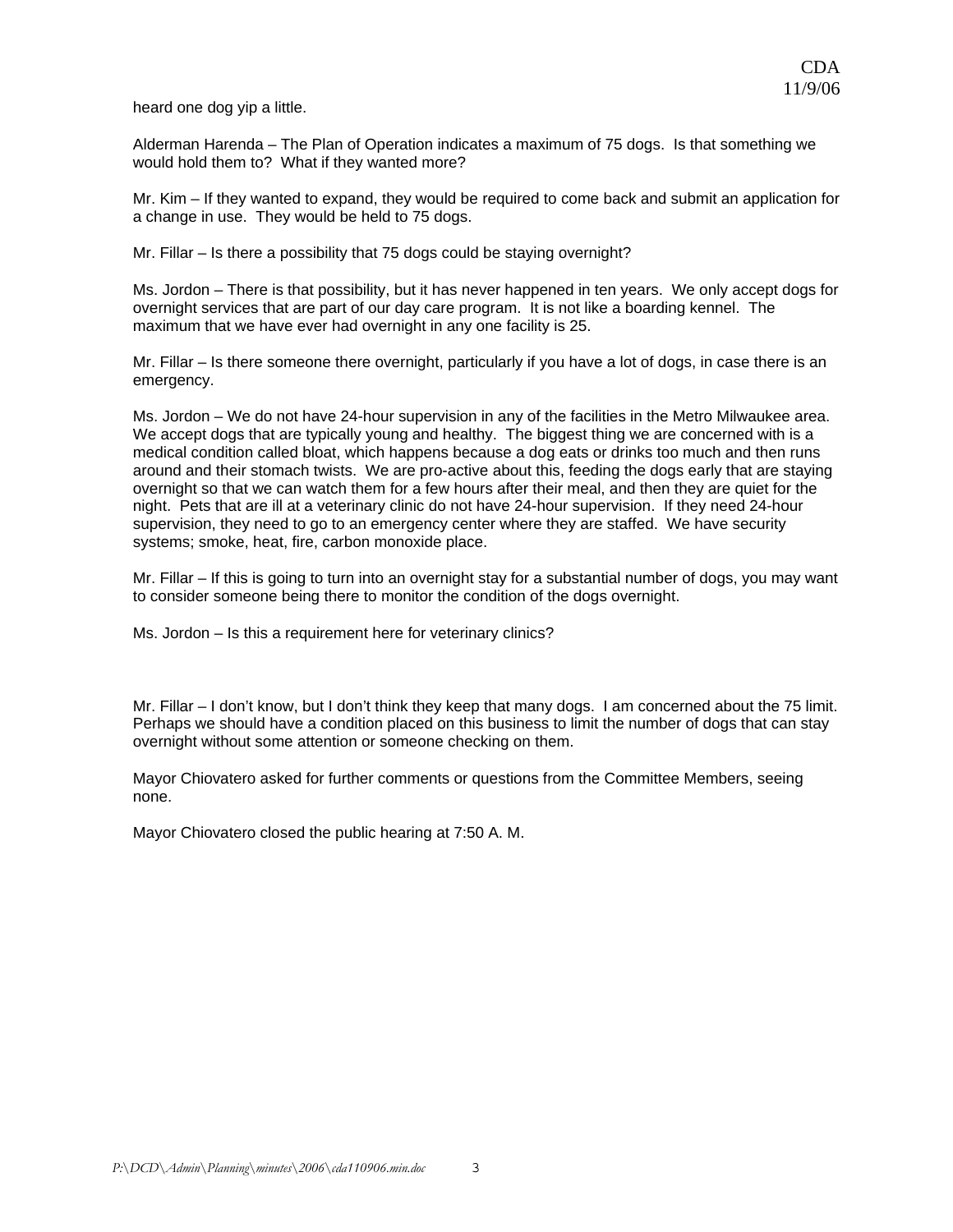#### **NEW BERLIN COMMUNITY DEVELOPMENT AUTHORITY MINUTES November 9, 2006**

The Community Development Authority meeting was called to order by Mayor Chiovatero at 7:50 A.M.

In attendance were Mayor Chiovatero, Alderman Ken Harenda, Alderman Thomas Augustine, Donald Vaclav, John Fillar, and Doug Barnes. Also present were Greg Kessler, Director of Community Development; Nikki Jones, Planning Services Manager; Amy Bennett, Associate Planner; Tony Kim, Associate Planner; and Mark Blum, City Attorney. Jeff Seidl was excused.

Motion by Mr. Barnes to approve the CDA minutes of September 7, 2006. Seconded by Alderman Harenda. Motion carried unanimously.

# **COMMUNITY DEVELOPMENT AUTHORITY SECRETARY'S REPORT -** none

#### **CONTINUED BUSINESS**

1. Mill Valley Redevelopment Update – Joe Eberle (PG-926)

 Committee Members received the printed Power Point from the workshop held on October 11, 2006, as well as a summary from Joe Eberle. Mr. Eberle will be in attendance at our next meeting for a full update. Another workshop is tentatively planned for January 2007.

#### **NEW BUSINESS**

 2. (3)AB CU-5-06 Pump Station No. 3 Filter Building Addition – 16100 Rogers Dr. – Building Addition.

 Motion by Alderman Harenda to approve the request for Conditional Use Permit for construction of a Filter Building Addition and Underground Backwash Tank located at 16100 W. Rogers Avenue subject to the application, plans on file and the following conditions:

- 1) Site and Architectural Plans
	- a) The entire building shall be constructed of the same finished materials as required by the Architecture Review Committee.
- 2) Applicant shall follow the City of New Berlin Storm Water Management Plan.
- 3) Applicant shall follow all Fire Department Conditions.
- 4) Engineering
	- a) All erosion control measures as per State of Wisconsin "Technical Standards" shall be in place prior to site disruption and maintained throughout the construction period up to and including site restoration.
	- b) All applicable ADA standards and requirements shall be implemented for the site.
	- c) There shall be stoned pads provided on site for all contractor and delivery vehicles as well as job trailers or visitor parking. Existing paved areas on site can be accessed to meet some of these criterions.
	- d) The proposed stoned access from Reservoir Lane should be lengthened to achieve as close to one hundred feet (100.0') of a cleansing stoned area as possible. Regenerate/Replace the stoned accesses as needed throughout the construction period of the project.
	- e) Both Rogers Drive and Reservoir Lane shall remain open and unimpeded throughout the construction phase of the project.
	- f) There shall be "No" parking of contractor, delivery and construction equipment or vehicles of any type parked on either roadway.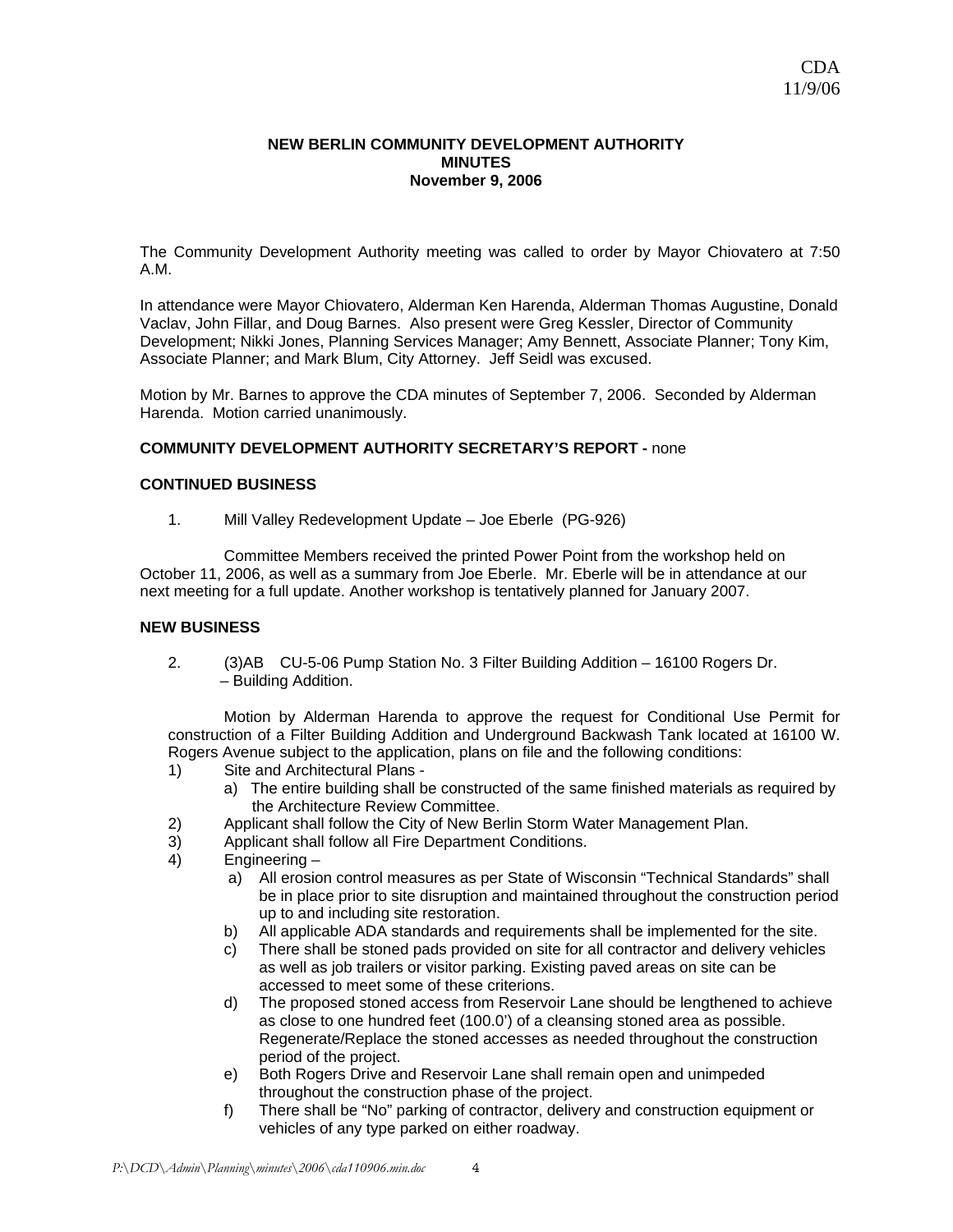- g) Match the "First Floor" elevation of the existing structure with the First Floor elevation of the proposed addition. Please show the actual First Floor elevation of the existing structure in USGS datum as well as the First Floor elevation of the proposed structure on the plan sets, grading plan sheet.
- h) Please show the elevations of the existing and proposed parking areas.
- i) As long as the proposed Corrugated Metal Pipe (CMP) remains less than forty feet (40.0') in length under the entrance from Reservoir Lane to the site it will be approved. However, the ends of the culvert will require concrete end walls as per the City of New Berlin standards. Please show the proposed elevations of both ends of the culvert on the grading plan sheet.
- j) Please clarify the size and materials of the overflow or backwash pipe from the addition to the open ditch along Rogers Drive. It appears to be a twelve-inch (12") pipe at this time. Please also show the elevation of the outfall on a site grading plan sheet.
- k) Please state the frequency and the amounts of drainage to be released into the ditches.
- l) All other engineering concerns outlined in letter dated October 30, 2006.
- 5) Transportation
	- a) Per NBDH Section 3 A (IV)(W)(2), only one driveway / culvert crossing is allowed per parcel without additional PC / CDA approval. Currently four (4) driveways exist, with a fifth being proposed. Recommendation is for a maximum of two driveways based on measured frontage and all remaining driveways shall be removed, along with accompanying culvert pipe, and ditch restored.
	- b) Ultimate Right-of-Way is 80 feet for all streets in the industrial park Reservoir Lane is currently only 60 feet wide. An additional 10 feet of ultimate ROW will be needed on this side of the centerline, thus all setbacks are measured from this line. (corresponds to the 10 foot utility easement on the roadway (not shown on plans).
	- c) No lighting plan submitted. Lighting is required for all on-site parking, circulation and pedestrian areas (Zoning Code §275-60 I). Plan shall show light pole layout with illumination levels and chart with photometric summary information.
	- d) Signing & marking plan is required. Applicant is seeking a waiver from the CDA.
	- e) Curb and gutter shall be used for all parking areas. Show on plans. Drive aisle width is calculated from edge of pavement (not face of curb). Parking stall depth can include curb pan dimension.
	- f) Drive aisle widths are to be 24-feet wide from edge of pavement to edge of pavement (i.e. do not include curb & gutter in required width).

# 6) General -

- a) Building plans shall be stamped and signed by a Building plans shall be stamped and signed by a licensed architect or professional engineer per Wisconsin Enrolled Commercial Building Code. (Comm 61.31 Plans)
- b) Building plans shall be approved by the City of New Berlin Department of Community Development Inspection Division per State of Wisconsin Department of Commerce Safety and Buildings Division and the Wisconsin Enrolled Commercial Building Code.(Comm 61.70 Certified municipalities and counties).
- c) Apply and obtain appropriate building, plumbing and electrical permits.
- d) Erosion control shall be approved, permitted, installed and inspected prior to any commencement of site work or issuance of any building permits.

Seconded by Mr. Vaclav. Motion carried unanimously.

Motion by Alderman Harenda to approve the following waiver request:

 Waiver Request: Applicant is requesting a waiver from the New Berlin Industrial Park Redevelopment Plan & Special Plan Overlay Ordinance No. 2294, Section III 2D, that requires that any façade facing the public right-of-way shall include windows as a design element, for security purposes. See letter from applicant.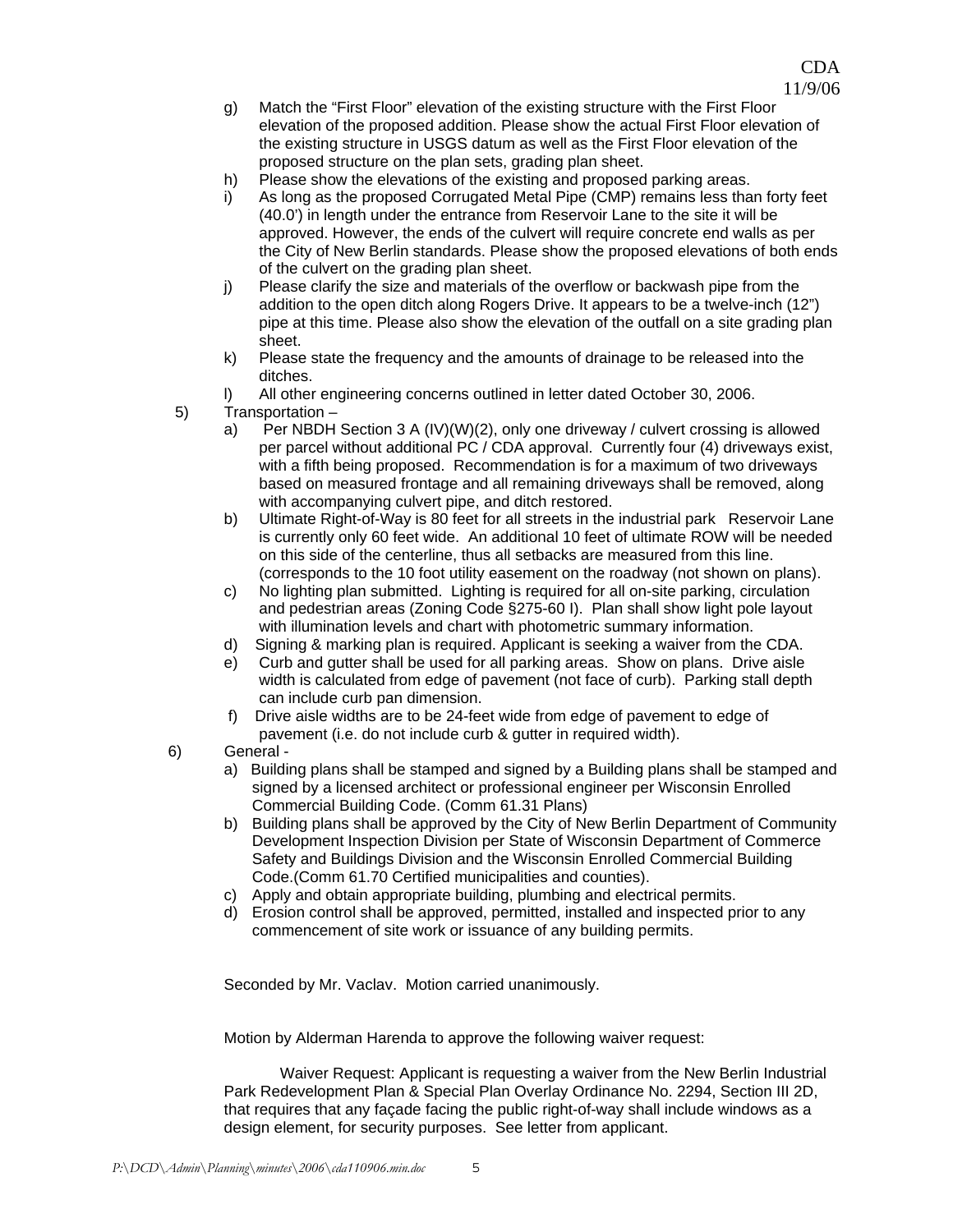Seconded by Mr. Vaclav. Motion carried unanimously.

 Motion by Alderman Harenda to approve the following waiver request with the condition that requirements are followed from the Industrial Park Redevelopment Plan for landscaping frontage and side yards along streets:

 Waiver Request: Applicant is requesting a waiver from Sec. 275-56, Landscaping and Buffering, of the Zoning Code that requires that all non-residential development shall be landscaped in accordance with this section and shall submit a landscaping plan as part of the required site plan. See letter from applicant.

Seconded by Mr. Fillar. Motion carried unanimously.

Motion by Mr. Vaclav to approve the following waiver request:

 Waiver Request: Applicant is requesting a waiver from Sec. 275-60I that requires lighting for all on-site parking, circulation and pedestrian areas. Applicant will be providing updated supporting documentation for this waiver.

Seconded by Mr. Barnes. Motion carried unanimously.

3. (7)AB LD-12-06 U. S. Cellular Switch Expansion – SW  $\frac{1}{4}$  Sec. 10, 2885 S. 166<sup>th</sup> Street – Two-Lot land division.

 Motion by Mr. Barnes to recommend to Common Council approval of the 2-lot Certified Survey Map for the property located at  $2885$  S.  $166<sup>th</sup>$  Street subject to the application, plans on file and following conditions:

- 1) Applicant shall demonstrate that both Lot 1 & 2 have 25% open space per Ordinance #2294 New Berlin SPO, Table 275-35-3 prior to City signing the final CSM.
- 2) Applicant shall complete a Wetland Field Delineation per Section 275-37B(4)(b) and submit any revisions to the CSM to the City for review and approval prior to the City signing the CSM. If wetlands are found applicant shall work with the City to rezone those areas.
- 3) Applicant shall correct all drafting errors identified by Staff prior to signing the final CSM.
- 4) A final copy of the CSM shall be submitted and reviewed prior to City signing. All owners and surveyor must sign prior to City signing the CSM. Surveyor Stamp is required.

Seconded by Mr. Fillar. Motion carried unanimously.

4. Update on the New Berlin Section 8 Voucher Program – David Cappon (PG-631)

No action.

5. Pinewood Creek Certificate of Compliance (PG-631-5)

 Motion by Alderman Harenda to accept the Pinewood Creek Certificate of Compliance dated October 31, 2006. Seconded by Alderman Augustine. Motion carried unanimously.

# **COMMUNICATIONS**

 6. Communication To: CDA Communication From: Greg Kessler, Director of Community Development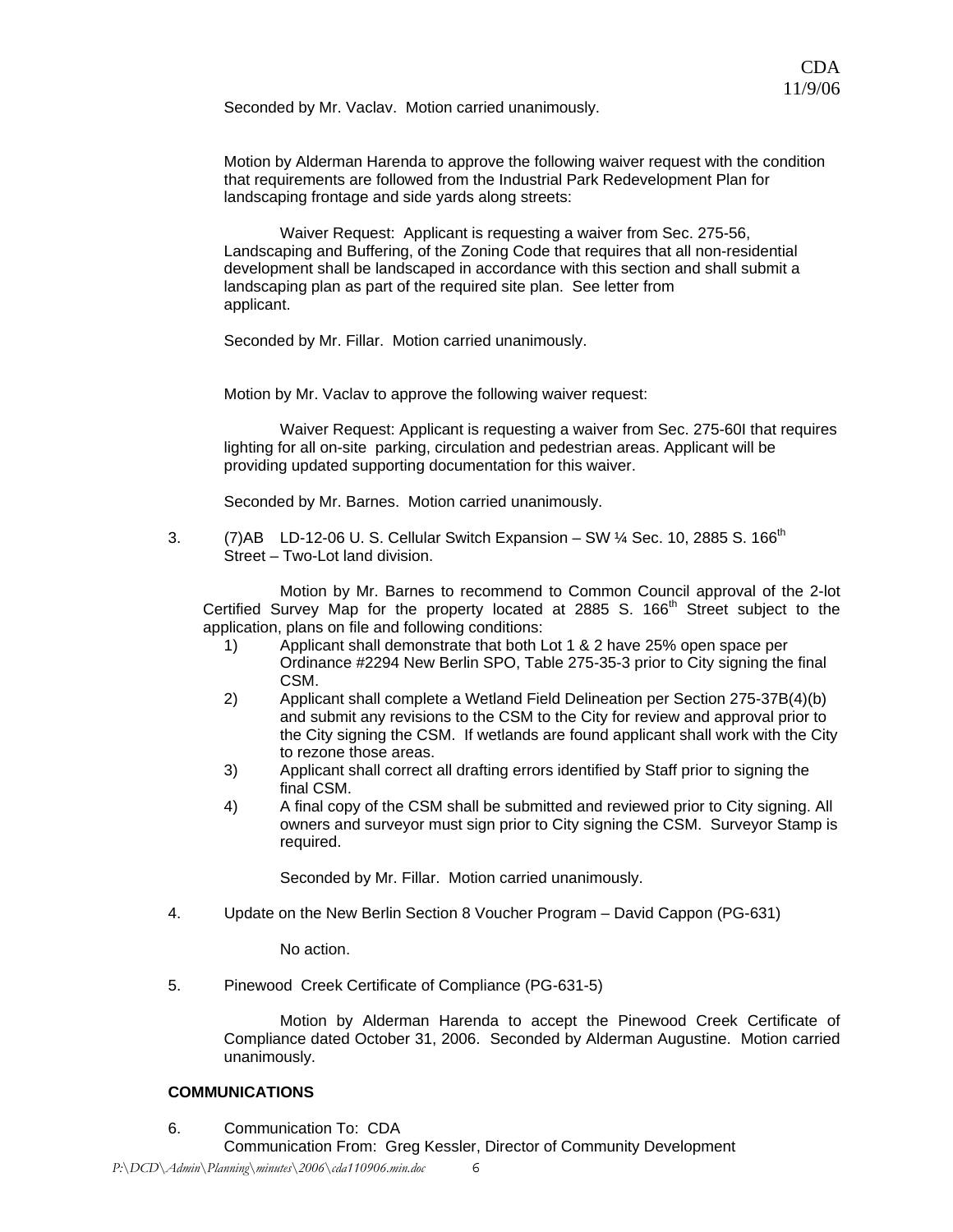CDA

Committee members acknowledged receipt of this communication.

7. Communication To: CDA Communication From: Greg Kessler, Director of Community Development RE: Letter from Joseph Eberle, Ruekert & Mielke dated October 18, 2006 regarding Mill Valley Redevelopment Plan Status.

Committee members acknowledged receipt of this communication.

8. Communication To: CDA Communication From: Nikki Jones, Planning Services Manager RE: Mill Valley Power Point Presentation from Work Shop on October 11, 2006.

Committee members acknowledged receipt of this communication.

# **ADDENDUM**

9. Communication To: Community Development Authority Communication From: Greg Kessler, Director of Community Development RE: PG-952 New Berlin Industrial Park Monument Signage – Modification to Original Sign Location.

Committee members received this communication as an update on the status of monument signs along Moorland Road for the New Berlin Industrial Park.

## **ADJOURNMENT**

Motion by Alderman Augustine to adjourn the Community Development Meeting at 8:16 A.M. seconded by Alderman Harenda. Motion carried unanimously.